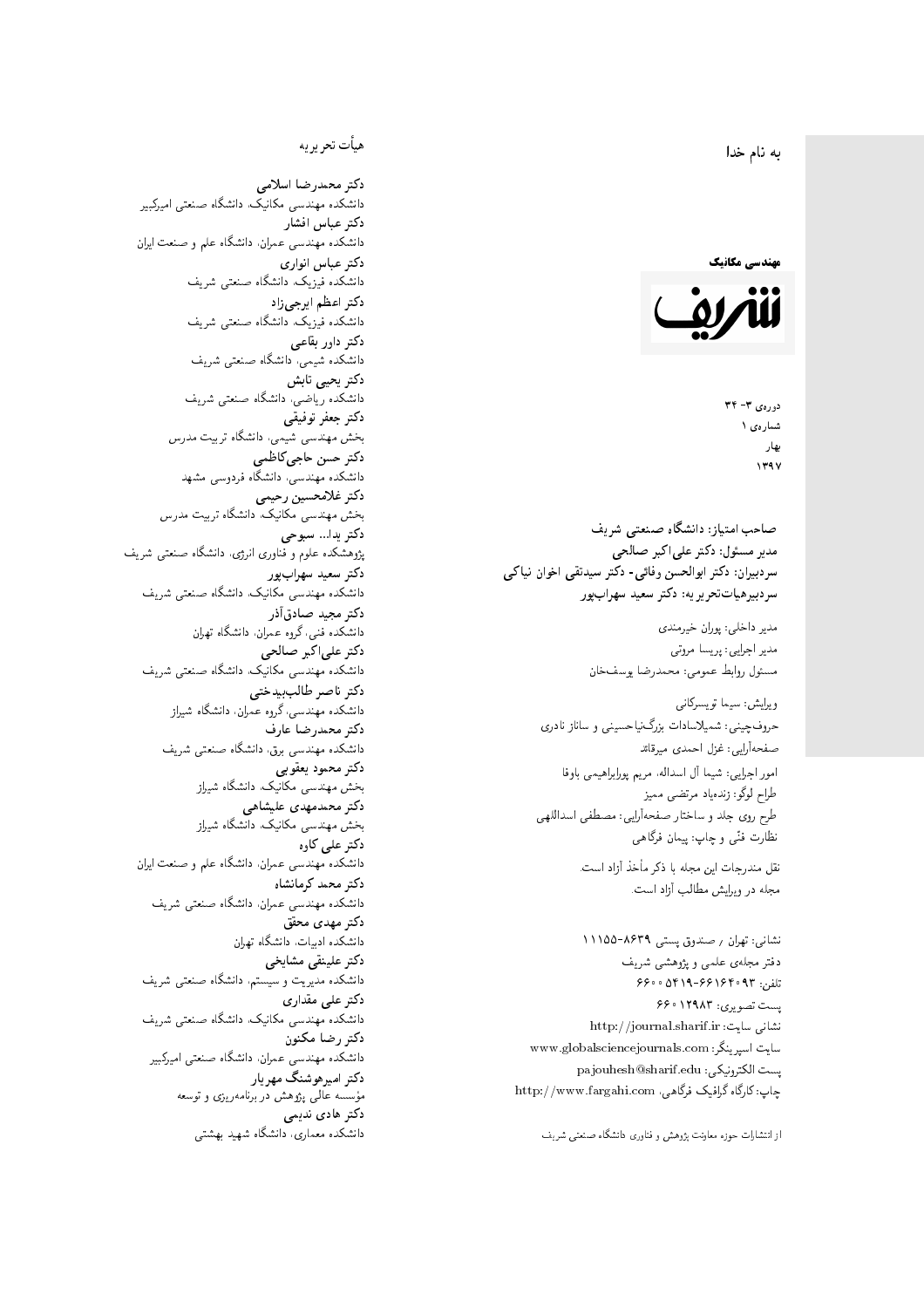هیأت تحریریهی تخ*صص*ی • سردبیر تخصصی: دکتر حسن ظهور استاد دانشکدهی مهندسی مکانیک \_ دانشگاه صنعتی شریف<br>دکتر محمدرضا اسلامی دنتر محمدرضنا اسلامی<br>ا استاد دانشکدهی مهندسی مکانیک ــ دانشگاه صنعتی امیرکبیر<br>م دکتر فیروز بختیار*ی* نژاد استاد دانشکدهی مهندسی مکانیک <mark>ـ دانشگاه صنعتی امیرکبیر</mark> دكتر اصغر برادران رحيمي استاد دانشکدهی مهندسی ـ گروه مهندسی مکانیک ـ دانشگاه فردوسی مشهد دكتر حسن بصيرت تبريزي استاد دانشکدهی مهندسی مکانیک <mark>– دانشگاه صنعتی امیرکبیر</mark> دكتر محمود سليمي استاد دانشکدهی مهندسی مکانیک <mark>– دانشگاه صنعتی اصفهان</mark> دكتر سعيد سهرابپور استاد دانشکدهی مهندسی مکانیک \_ دانشگاه صنعتی شریف دكتر محمود شاكرى استاد دانشکدهی مهندسی مکانیک <mark>ـ دانشگاه صنعتی امیرکبیر</mark> دكتر محمدمهدى عليشاهي استاد دانشکدهی مهندسی <mark>ـ بخش مهندسی مکانیک ـ دانشگاه</mark> شی<sub>ل</sub>از دكتر سيداحمد فاضل زاده دانشیار دانشکدهی مهندسی – بخش مهندسی مکانیک – دانشگاه شیراز دكتر بهروز فرشي دانشیار دانشکدهی مهندسی مکانیک – دانشگاه علم و صنعت ایران دكتر فرشاد كوثرى استاد دانشکده فنبی ــ گروه مهندسی مکانیک ــ دانشگاه تهران دکتر عل*ی* مقداری استاد دانشکدهی مهندسی مکانیک ـــ دانشگاه صنعتی شریف دکتر علی نوری بروجردی استاد دانشکدهی مهندسی مکانیک \_ دانشگاه صنعتی شریف دكتر محمود يعقوبي استاد دانشکدهی مهندسبی ــ بخش مهندسبی مکانیک ــ دانشگاه شیراز هيأت مشاوران

دكتر رضا أذرافزا دانشکدهی مهندسی مکانیک ـــ دانشگاه صنعتی مالک\شتر دكتر محمدعلى اميرى أنشكاه دانشکده،ی علمورفنون ــ دانشگاه تهران دكتر محمود ابراهيمي دانشکدهی مهندسی مکانیک ــ دانشگاه علم و صنعت :کتر عیسی احمدی دانشکدهی مهندسی مکانیک ـــ دانشگاه زنجان دكتر مهدى جوانبخت دانشکدهی مهندسی مکانیک ـــ دانشگاه صنعتی اصفهان دكتر محمدحسن خوشگفتارمنش دانشکدهی مهندسی مکانیک ـــ دانشگاه قم

دكتر روح|لله دهقاني فيروزأبادى دانشکدهی مهندسی مکانیک ــ دانشگاه صنعتبی شریف دکتر مجتبی دهقانمنشادی دانشکدهی مهندسی هوافضا ــ دانشگاه صنعتی مالک|شتر دكتر عباس روحاني بسطامي دانشکدهی مهندسی مکانیک و انرژی ــ دانشگاه شهیدبهشتی دكتر سيد اميرحسين زمزميان دانشکدهی مهندسی مکانیک ــ دانشگاه علوم و فنون دكتر حامد سعيدى دانشکدهی مهندسی خودرو ــ دانشگاه علم و صنعت دکتر فرید شاهمیر*ی* دانشکدهی مهندسی هوافضا ــ دانشگاه صنعتبی مالکاشتر دكتر سيما ضيابى دانشکده ی مهندسی مکانیک ــ دانشگاه یاسوج دكتر مريم عابدى دانشکدهی مهندسی مکانیک ــ دانشگاه مازندران دكتر علىاكبر عباسيان دانشکدهی مهندسی مکانیک ــ دانشگاه کاشان دکتر فرانک فتوحی دانشکدهی مهندسی مکانیک ــ دانشگاه قم دكتر ناصر كرداني دانشکدهی مهندسی مکانیک ــ دانشگاه مازندران دكتر اميررضا كوثرى دانشکدهی مهندسی هوافضا ـــ دانشگاه علوم و فنون دكتر سعيد كر يميان دانشکدهی مهندسی هوافضا ــ دانشگاه تربیت مدرس دكتر جلال كريمي دانشکدهی مهندسی هوافضا ــ دانشگاه صنعتی مالکاشتر دكتر سعيد گلاىي دانشکدهی مهندسی مکانیک ــ دانشگاه کاشان دكتر محمد گهري دانشکدهی مهندسی مکانیک ــ دانشگاه صنعتی اراک دكتر محمود مانى دانشکدهی مهندسی هوافضا ــ دانشگاه صنعتی امیرکبیر دكتر مددى دانشکدهی مهندسی هوافضا ــ دانشگاه صنعتی امیرکبیر دكتر محمد مجدم دانشکدهی مهندسی مکانیک و انرژی ــ دانشگاه شهیدبهشتی دکتر سحر نو<u>ری</u> دانشکدهی مهندسی هوافضا ــ دانشگاه صنعتی امیرکبیر دکتر علی نصی<u>ر</u>یان دانشکده یمهندسی مکانیک ــ دانشگاه بیرجند دکتر محمد نوابے

دانشکدهی مهندسی هوافضا ـــ دانشگاه صنعتی شریف

مهندسی مکانیک

للمريق